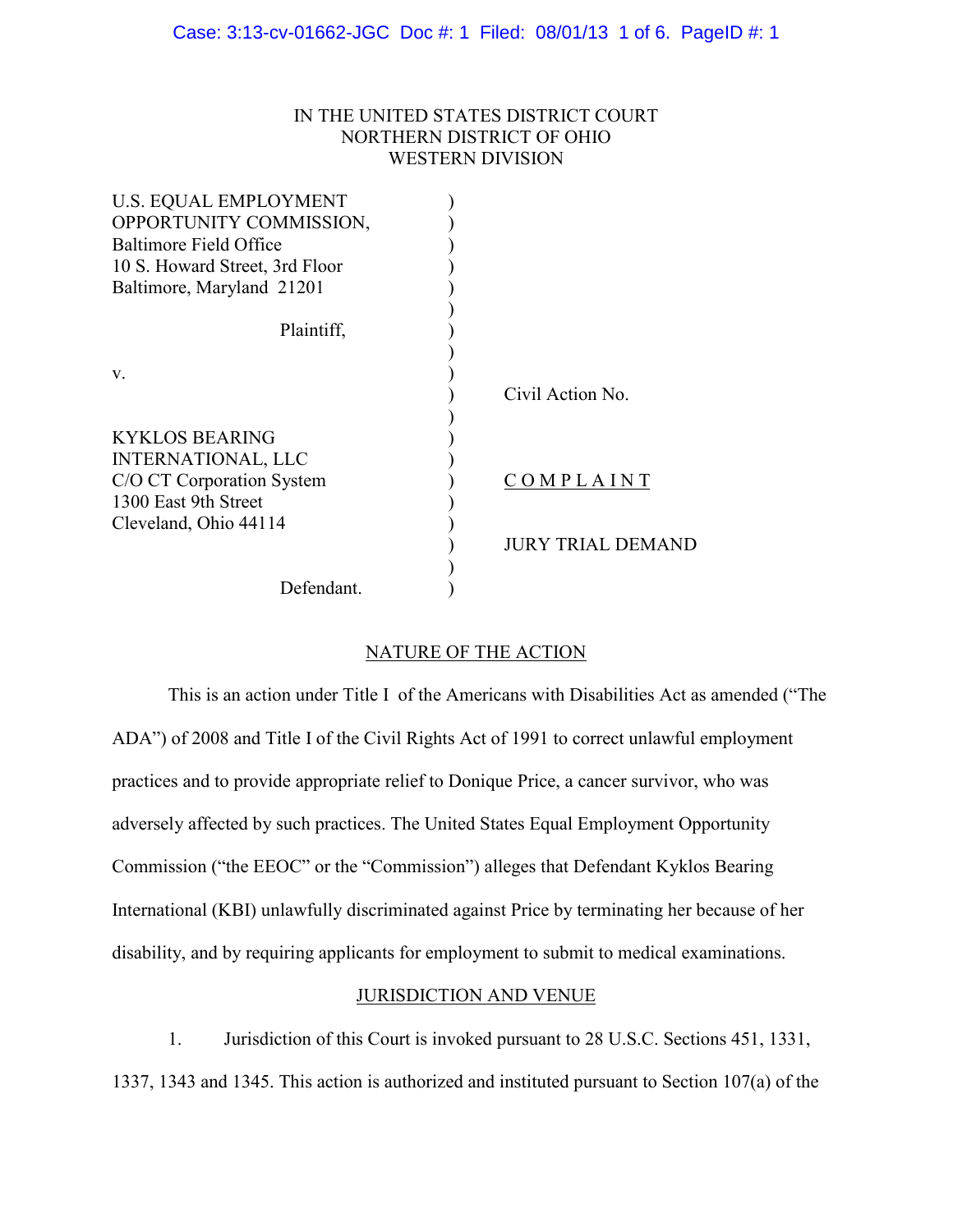#### Case: 3:13-cv-01662-JGC Doc #: 1 Filed: 08/01/13 2 of 6. PageID #: 2

ADA, 42 U.S.C. Section 12117(a), which incorporates by reference Section 706(f)(1) and (3) of Title VII of the Civil Rights Act of 1964 ("Title VII"), 42 U.S.C. § 2000e-5(f)(1),(3), and pursuant to Section 102 of the Civil Rights Act of 1991, 42 U.S.C. § 1981A.

2. The employment practices alleged to be unlawful were committed within the jurisdiction of the United States District Court for the Northern District of Ohio, Western Division.

### PARTIES

3. Plaintiff, the United States Equal Employment Opportunity Commission, is an agency of the United States of America charged with the administration, interpretation, and enforcement of Title I of the ADA and is expressly authorized to bring this action by Section 107(a) of the ADA, 42 U.S.C. § 12117(a), which incorporates by reference Section 706(f)(1) of Title VII, 42 U.S.C. § 2000e-5(f)(1).

4. At all relevant times, Defendant, KBI, has continuously been doing business in the State of Ohio, Sandusky (Erie County), and has continuously had at least fifteen employees.

5. At all relevant times, Defendant has continuously been an employer engaged in an industry affecting commerce within the meaning of Section 101(7) of the ADA, 42 U.S.C. § 12111(7), which incorporates by reference Sections 701(g) and (h) of Title VII, 42 U.S.C. §  $2000e(g), (h)$ .

6. At all relevant times, Defendant has been a covered entity within the meaning of Section 101(2) of the ADA, 42 U.S.C. § 12111(2).

#### STATEMENT OF CLAIMS

7. More than thirty days prior to the institution of this lawsuit, Donique Price, a qualified individual with a disability, filed a charge with the Commission alleging violations of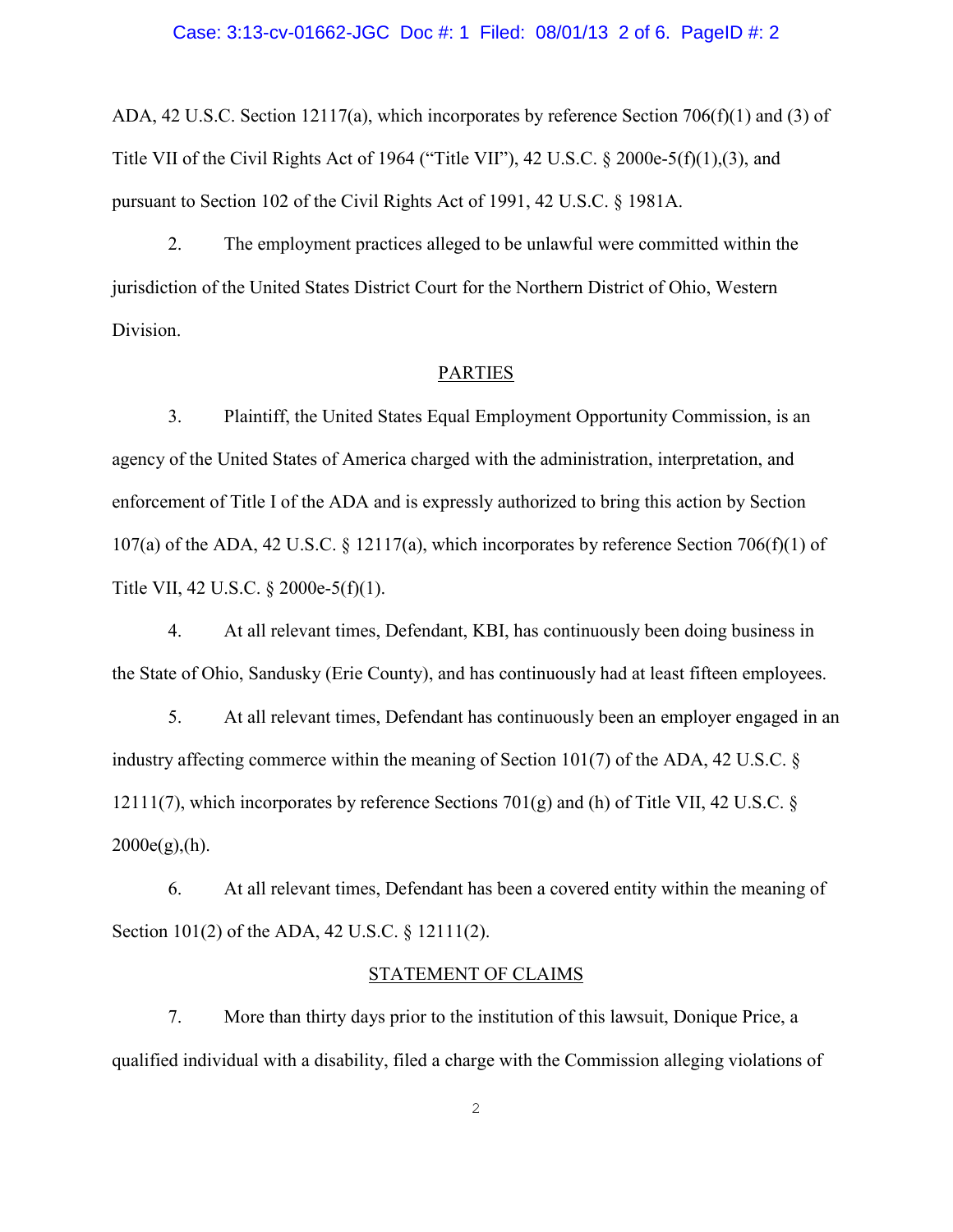#### Case: 3:13-cv-01662-JGC Doc #: 1 Filed: 08/01/13 3 of 6. PageID #: 3

Title I of the ADA by Defendant. All conditions precedent to the institution of this lawsuit have been fulfilled.

8. Beginning on approximately March 12, 2012 and continuing until the present, Defendant has engaged in unlawful employment practices at its facility in Sandusky, Ohio in violation of Sections 102(a), (d) of Title I of the ADA, 42 U.S.C. §§ 12112(a), (d) as follows:

a. Defendant hired Donique Price as a forklift operator/tugger in 2006. Price performed all essential functions of the position;

b. In August of 2007 Price was diagnosed with cancer and underwent surgery. She returned to work in October of 2007 and performed all essential functions of her position without an accommodation;

c. In January of 2009 Defendant laid-off a significant number of employees including Price;

d. Price found work with another employer. The physical demands of her new employment were essentially the same as those of her employment with Defendant. Price performed all essential functions without an accommodation;

e. In March of 2012 Defendant called Price back to work;

f. On or about April 23, 2012 Price asked for assistance to move an unusually heavy object. The weight of the object exceeded the lifting requirements set out in her job description. Price did not assert that her inability to move the object was due to a medical condition. Nevertheless, Defendant ordered her to report for a medical exam;

g. Having previously been diagnosed with cancer, Price is disabled as defined in 42 U.S.C. §12102 and in addition, was regarded as disabled by Defendant;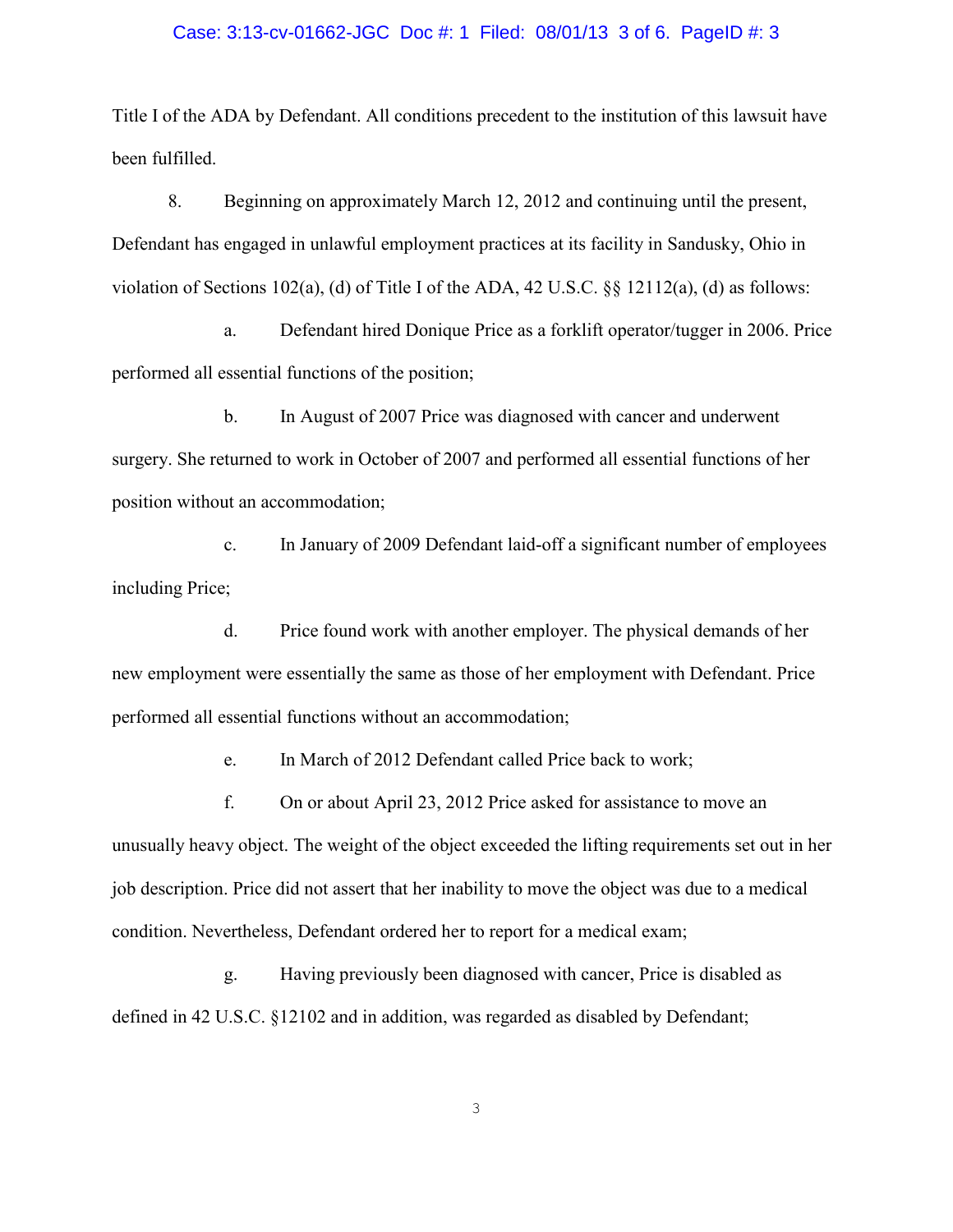#### Case: 3:13-cv-01662-JGC Doc #: 1 Filed: 08/01/13 4 of 6. PageID #: 4

h. Following Price's meetings with Defendant's medical personnel, Defendant concluded that Price should not lift weight in excess of seven pounds and as a result placed her on leave;

i. On or about May 14, 2012 Defendant terminated Price from employment, based on her disability in violation of 42 U.S.C. § 12112(a).

9. Defendant conducts pre-employment medical examinations of job applicants in violation of 42 U.S.C. §12112(d).

10. The effect of the practices complained of above has been to deprive Donique Price, a qualified individual, of equal employment opportunities and otherwise adversely affect her rights under the ADA resulting in emotional pain, suffering, inconvenience, mental anguish, embarrassment, frustration, humiliation, and loss of enjoyment of life.

11. The unlawful employment practices complained of above were intentional.

12. The unlawful employment practices complained of above were done with malice or with reckless indifference to the federally protected rights of Donique Price.

#### PRAYER FOR RELIEF

Wherefore, the Commission respectfully requests that this Court:

A. Grant a permanent injunction enjoining Defendant, its officers, successors, assigns and all persons in active concert or participation with it, from engaging in any employment practice which discriminates on the basis of a disability;

B. Grant a permanent injunction enjoining Defendant, its officers, successors, assigns and all persons in active concert or participation with it, from requiring employees to submit to any medical examination not specifically authorized by 42 U.S.C. 12112(d).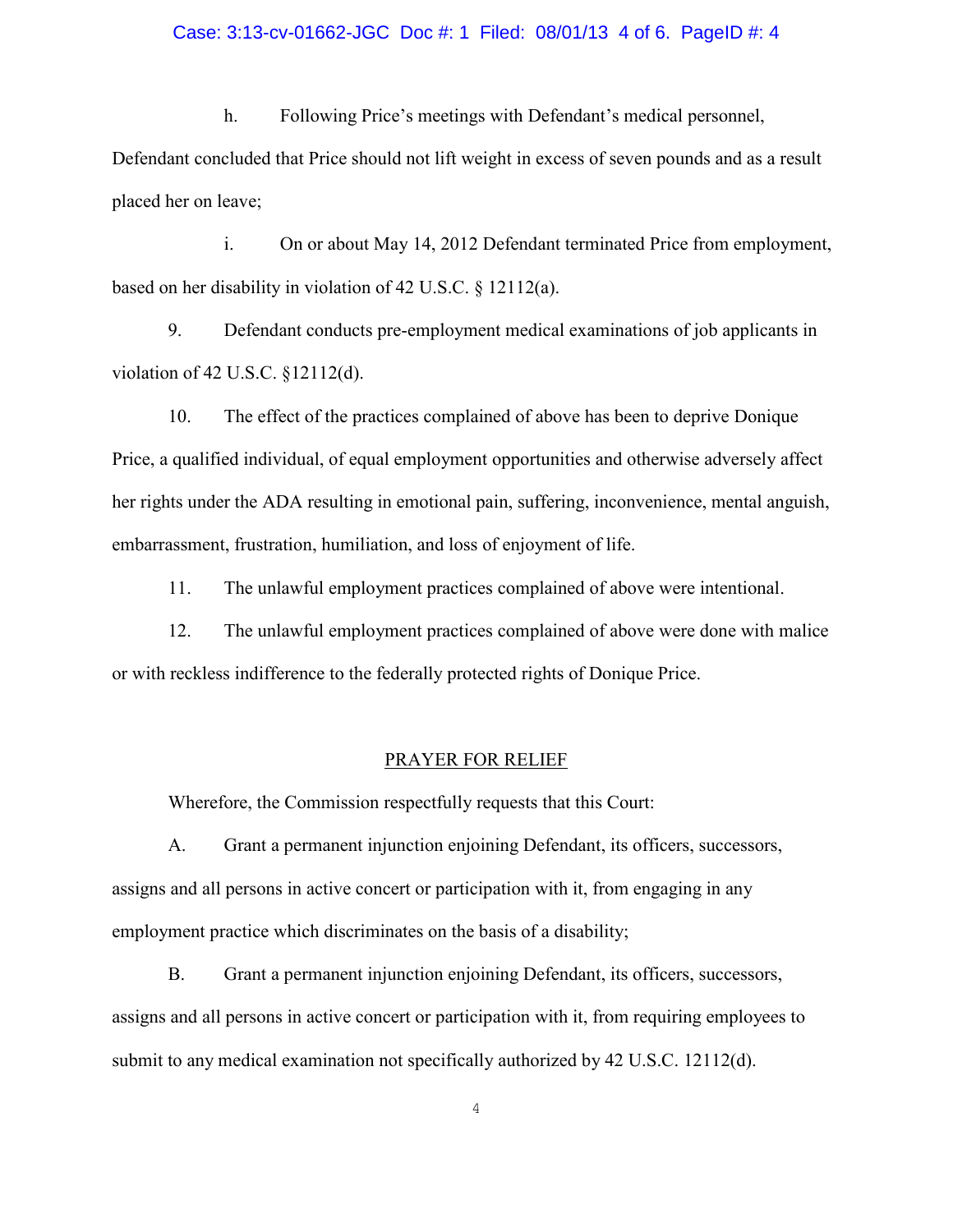#### Case: 3:13-cv-01662-JGC Doc #: 1 Filed: 08/01/13 5 of 6. PageID #: 5

C. Order Defendant to institute and carry out policies, practices, and programs which provide equal employment opportunities for qualified individuals with disabilities, prevent retaliation against persons who have participated in statutorily protected activities, and eradicate the effects of its past and present unlawful employment practices;

D. Order Defendant to make whole Donique Price by providing compensation for non-pecuniary losses including emotional pain, suffering, inconvenience, mental anguish, loss of enjoyment of life, embarrassment, frustration, and humiliation, in an amount to be proven at trial;

E. Order Defendant to implement non-discriminatory, objective, written policies and practices regarding the terms and conditions of employment and sign and conspicuously post, for a designated period of time, a notice to all employees that sets forth the remedial action required by the Court and inform all employees that it will not discriminate against any employee because of a disability, including that it will comply with all aspects of the ADA, and that it will not take any action against employees because they have exercised their rights under that statute;

F. Order Defendant to provide training on the ADA to all employees;

G. Order Defendant to pay Donique Price punitive damages for its callous indifference to her federally protected right to be free from discrimination based on disability in the workplace;

H. Grant such further relief as the Court deems necessary and proper; and

I. Award the Commission its costs in this action.

#### **JURY TRIAL DEMAND**

The Commission requests a jury trial on all questions of fact raised by its Complaint.